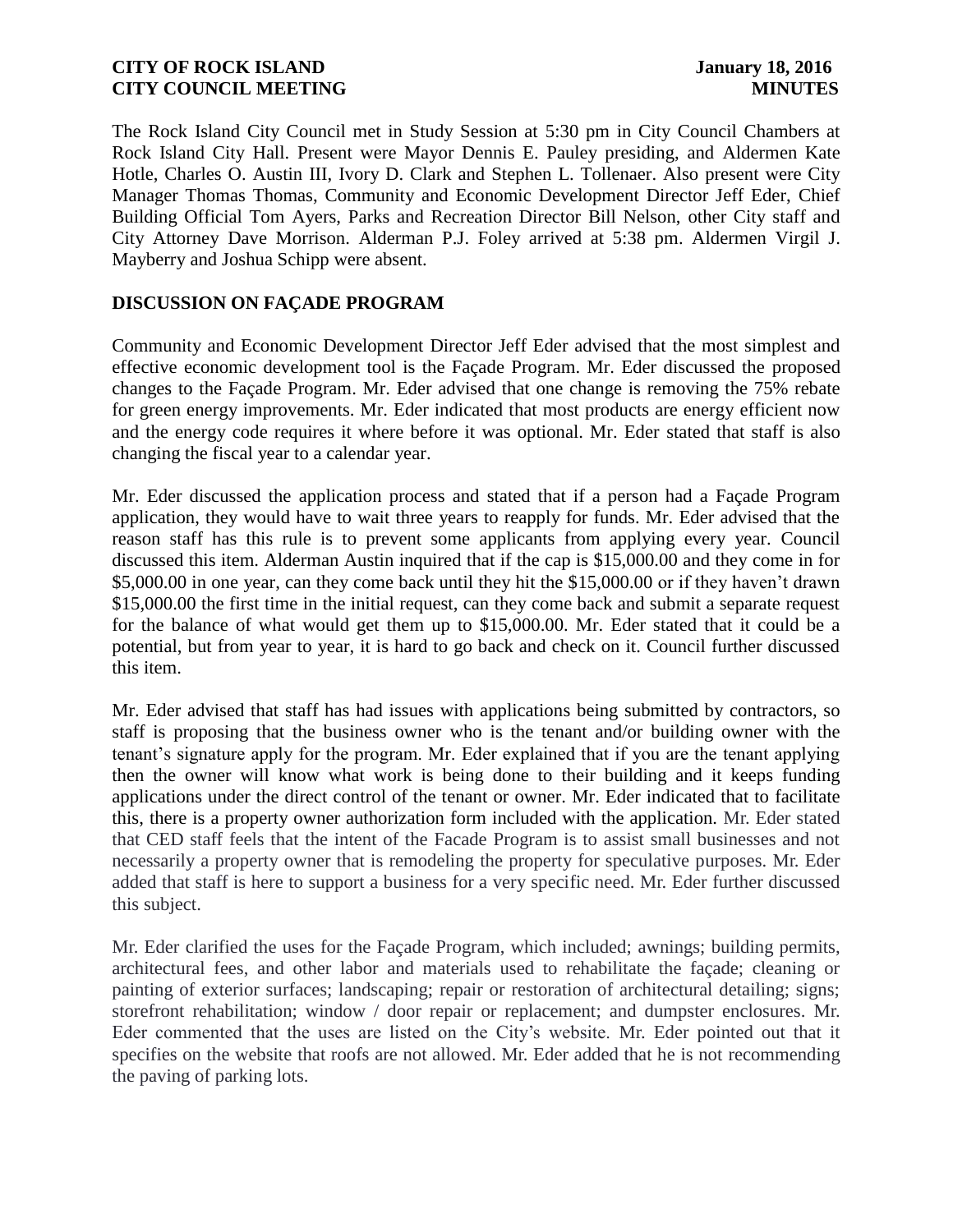Mr. Eder discussed business owners who submit multiple Façade Program applications using different addresses. Mr. Eder clarified that this should not preclude different business owners located within the same structure from applying for Façade Program funds if the funds are to be used for the shared facades for all the business spaces. Mr. Eder added that some businesses may have multiple addresses for one business space due to expansion into an adjacent space of the same structure, as in a strip center. Mr. Eder further discussed this item.

Mr. Eder stated that the current budget for the Façade Program includes; \$100,000.00 from Gaming; \$50,000.00 from Downtown TIF; and \$75,000.00 from the North  $11<sup>th</sup>$  Street TIF. Mr. Eder commented that the North  $11<sup>th</sup>$  Street TIF is the least used. Mr. Eder and Council further discussed the funding sources.

Council discussed Mr. Eder's presentation. Mayor Pauley stated that Mr. Eder commented that the applicants have to wait three years to apply, but then it was stated that if they didn't have up to \$15,000.00, they could come back and apply and get up to \$15,000.00. Mayor Pauley advised that if this is not the case then the language will have to be revised. Mayor Pauley added that if they are given \$10,000.00 this year and they can come back next year for another \$5,000.00 then they do not have to wait three years. Mayor Pauley suggested that the revision could state that the applicant could only have a maximum of \$15,000.00 over a three year period. Council and Mr. Eder further discussed this item.

Mr. Eder offered that he didn't particularly care for the landscaping component in the application because the City will pay for the landscaping and they don't maintain it and it dies after one year. Mr. Eder advised that he would like to see the funds go towards the building or something that is a tangible asset that adds value to it. Council discussed this item. It was determined to take landscaping out of the application.

Council further discussed the presentation. Mr. Eder advised that the revisions will be made and staff will bring the Façade Program back to Council for consideration at the next meeting.

# **UPDATE ON OLD FIRE STATION AT DOUGLAS PARK**

Chief Building Official Tom Ayers provided digital images from the Inspections file of the interior and exterior of the old Fire Station at Douglas Park. Mr. Ayers discussed the deteriorated condition of this building. Mr. Ayers stated that the soffits are deteriorated, and all of the windows are in pretty bad shape. It was noted that there are many missing shingles from the roof as well as holes in the roof. Mr. Ayers advised that the underside of the reinforced concrete apparatus floor and the structural beams are delaminated and the reinforcing steel is exposed, rusted and broken. Mr. Ayers added that the apparatus floor has dips and sags. Mr. Ayers commented that the ceilings are in bad shape due to roof leaks. Mr. Ayers advised that the basement gets water from the four window wells. Mr. Ayers indicated that the hose tower extends from the basement floor up to the bottom of the second story ceiling and there is no ceiling on the hose tower. It was noted that there is no electricity in the building. Mr. Ayers further discussed the condition of this building.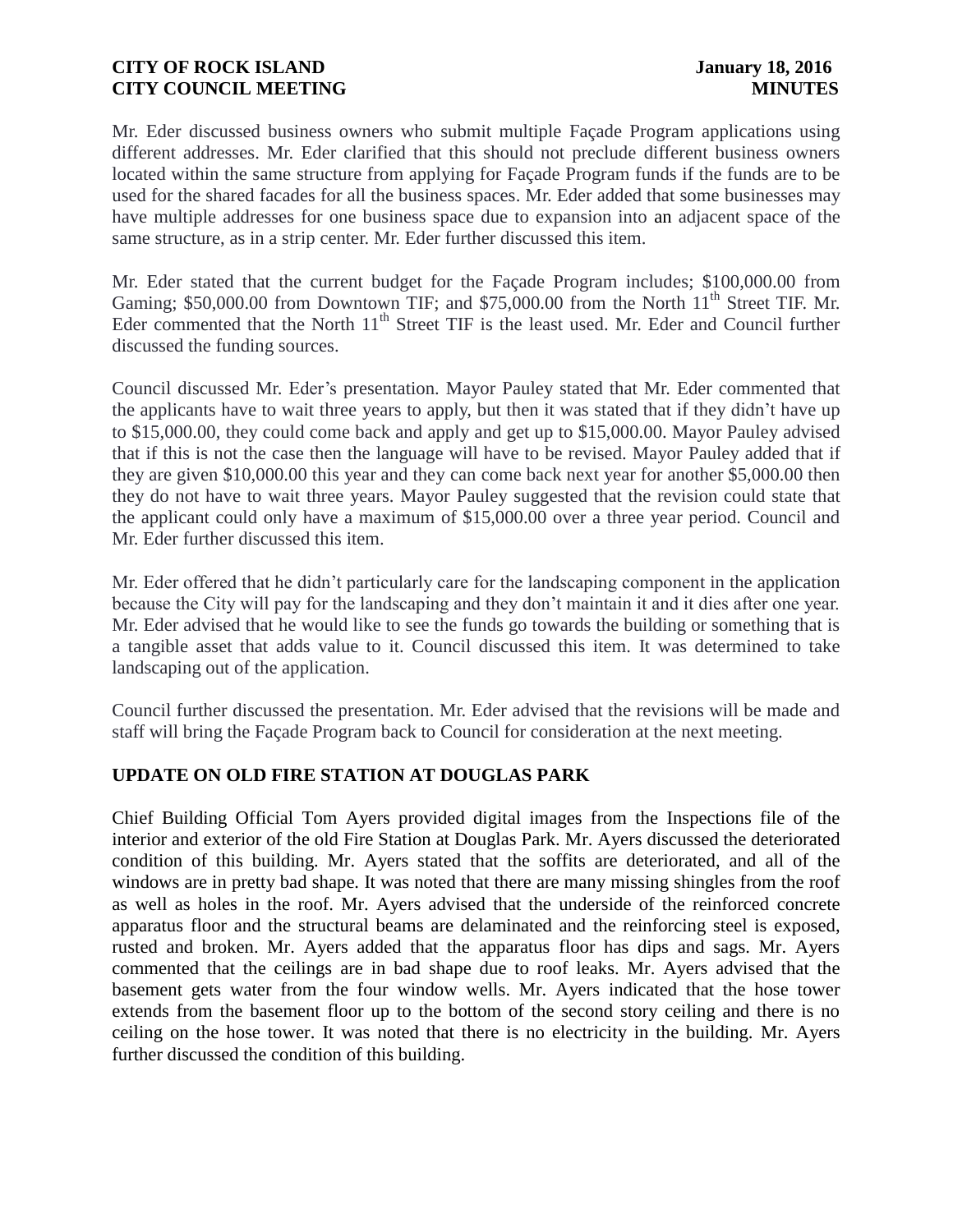Alderman Hotle and other Council members discussed the deteriorating building as it related to the City not doing basic things to keep it from further deteriorating. Council also discussed the cost component as it related to maintaining the building.

Alderman Tollenaer provided the option of putting a roof on the building and boarding it up so that it is solid and secure. Council further discussed this option.

Alderman Clark inquired about the plans for the improvement of Douglas Park. Parks and Recreation Director Bill Nelson stated that they actually had a plan; about five years ago, staff was in the process of trying to resurrect the building and obtain funds and rebuild the park, but there was an incident there and support was lost. Mr. Nelson added that Parks is looking to do other things at the park. Mr. Nelson advised that the intent is to continue and try and rebuild the ball fields and get use of the ball fields. Mr. Nelson further discussed this item. Mr. Nelson stated that in regards to the Fire House, Parks requested funds to do the repairs, but it didn't make it through the budget process. Mr. Nelson commented that they do have a Douglas Park Improvement Plan.

City Manager Thomas advised that if Council does not want to demolish the building and Council wishes to spend the money on repairing and stabilizing the old Fire Station then direction is needed. Council and City Manager Thomas discussed cost as it related to repairs. Mr. Thomas noted that it is estimated at about \$45,000.00 for repair and replacement of the roof.

Alderman Foley provided the option of stabilizing the roof. Alderman Foley added that maybe there is someone out there privately that would want to rehab the building, possibly for housing.

Council discussed the option of putting a roof on the building. Mr. Ayers advised that the immediate need is to stabilize the roof and secure the building. More discussion followed in regards to stabilizing the roof or demolishing the building. After much discussion, it was a majority consensus to put a roof on the building and secure it.

## **EXECUTIVE SESSION**

A motion was made by Alderman Foley and seconded by Alderman Clark at 6:21 pm to recess to Executive Session on matters of Personnel, Property Acquisition and Litigation. The motion carried on a roll call vote. Those voting Aye being; Alderman Hotle, Alderman Austin, Alderman Clark, Alderman Foley and Alderman Tollenaer; those voting No, none.

### **ADJOURNMENT**

Mayor Pauley reconvened the regular meeting at 6:30 pm. A motion made by Alderman Foley and seconded by Alderman Tollenaer to adjourn the meeting carried by the following Aye and No vote. Those voting Aye being; Alderman Hotle, Alderman Austin, Alderman Clark, Alderman Foley and Alderman Tollenaer; those voting No, none. The meeting was adjourned at 6:31 pm.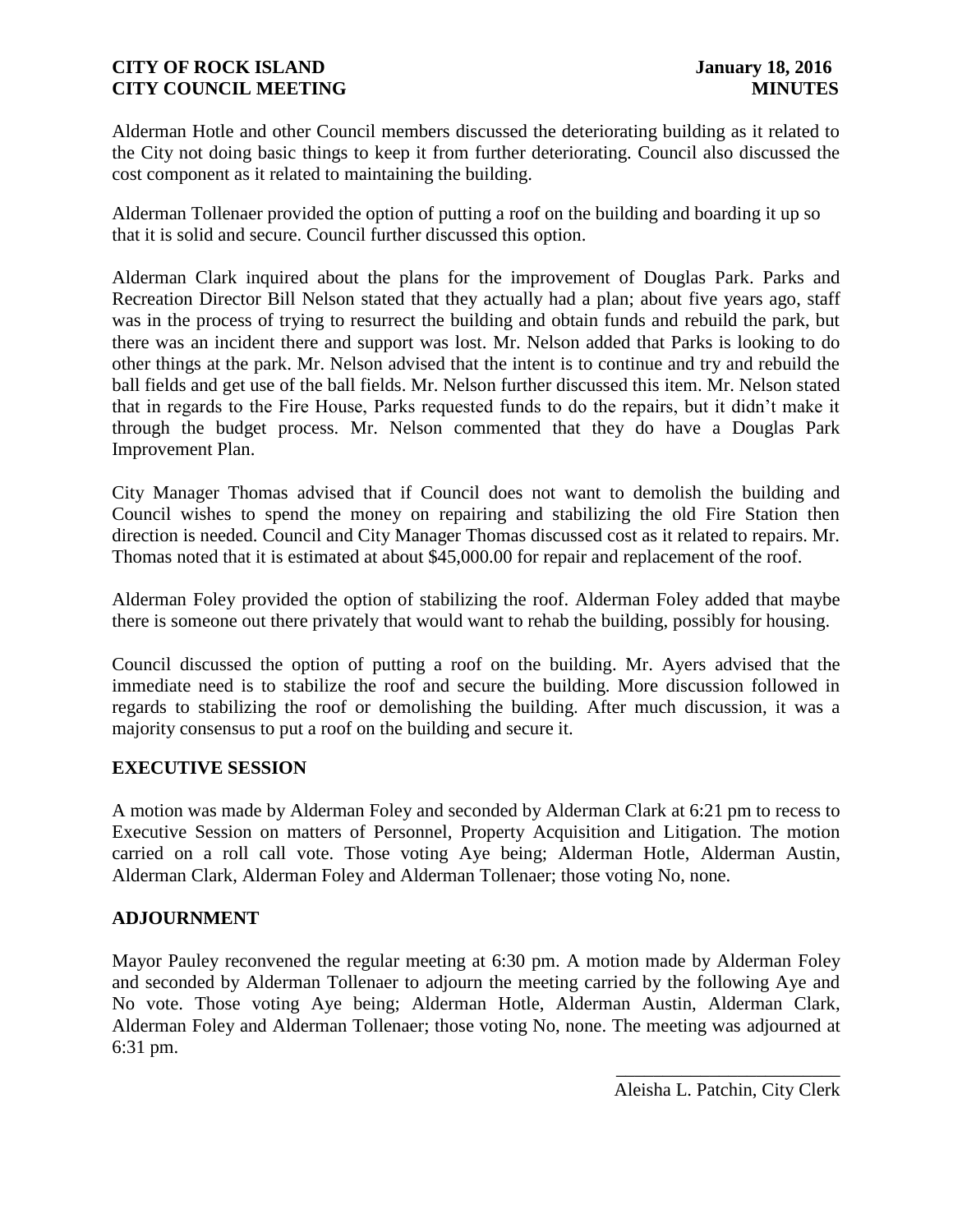Rock Island City Council met in regular session at 6:45 pm in Council Chambers of Rock Island City Hall. Present were Mayor Dennis E. Pauley presiding, and Aldermen Kate Hotle, Joshua Schipp, Charles O. Austin III, Ivory D. Clark, P.J. Foley and Stephen L. Tollenaer. Also present were City Manager Thomas Thomas and City Attorney Dave Morrison. Alderman Virgil J. Mayberry was absent.

Introductory Proceedings

Mayor Pauley called the meeting to order and led in the Pledge of Allegiance. Alderman Schipp gave the Invocation.

# Agenda Item #5 **Minutes of the meeting of January 11, 2016.**

A motion was made by Alderman Foley and seconded by Alderman Clark to approve the Minutes of the meeting of January 11, 2016 as printed. The motion carried by the following Aye and No vote; those voting Aye being; Alderman Hotle, Alderman Schipp, Alderman Austin, Alderman Clark, Alderman Foley and Alderman Tollenaer; those voting No, none.

Mayor Pauley advised that Item #15 (Hauberg item) has been pulled from the Agenda. The Mayor added that if anyone wishes to comment on this item, they may sign up and provide comments at the end of the meeting.

Agenda Item #6 **Update Rock Island by Mayor Pauley.**

Mayor Pauley advised that the annual State of the City address will be given during a joint, noon meeting of the Rock Island Rotary and Kiwanis Clubs Tuesday, January 19 at the Quad Cities Botanical Center,  $2525.4<sup>th</sup>$  Avenue and will be repeated at the beginning of the City Council meeting on Monday, February 1, 2016. The Council meeting is open to the public and Mediacom subscribers can watch the address live on Channel 9. Mayor Pauley states, "The State of the City address gives us an opportunity to reflect on the accomplishments of 2015 and look ahead to the opportunities of 2016." The text of the address will be available on the City's website www.rigov.org on February 2.

Explore the library galaxy during our "Use the Force: READ!" winter reading program with a library scavenger hunt just for kids ages 8 to 12, January 25, 2016 from 6:30 pm to 7:30 pm at the Main Library. Mayor Pauley commented that there's a great disturbance in the force, and it's your mission to fix it by finding all the clues. Prizes awarded to Jedi knights who find the clues.

Mayor Pauley stated that the Quad Cities Builders & Remodelers Association Annual Home Show is February 5, 6, & 7, 2016 at the QCCA Expo Center. Friday hours are noon to 8:00 pm, Saturday 10:00 am to 8:00 pm and Sunday 10:00 am to 5:00 pm. Mayor Pauley noted that ticket prices are \$7 or pick up tickets at Hy-Vee and get \$1 off each. Youth 16 years and under get in FREE. Seniors 60+ get a discount on Friday from 12:00 pm to 5:00 pm only \$5. Visit www.qcbr.org for more information.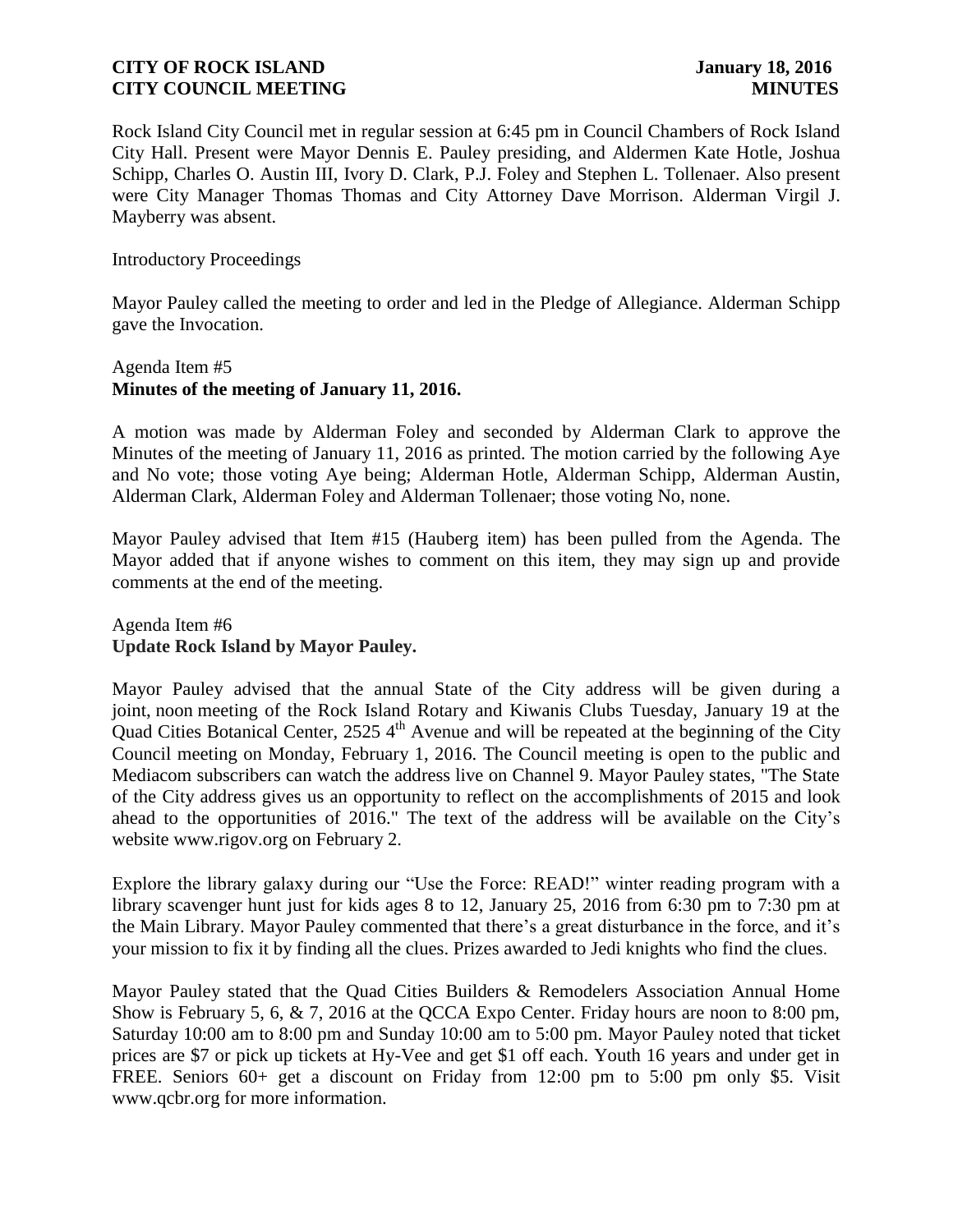Get shipwrecked at the QC Botanical Center on the sandy beach and tropical forest of our sun garden on February 6 from 7:00 pm to 10:00 pm. Mayor Pauley stated that this three hour tour will include live music, island food and beverages, games, and a chance to explore our "coconut station". Dress like your favorite character from the show and take advantage of the amazing photo ops on our island. Tickets are \$20. For more information, go to www.qcgardens.com.

### Agenda Item #7

# **Presentation of the 2015 Holiday Lighting Awards.**

Mayor Pauley stepped forward and Beautification Commission member Bob Towler joined Mayor Pauley at the podium to present the 2015 Holiday Lighting Awards. Mayor Pauley stated that this is the  $30<sup>th</sup>$  annual Holiday Lighting Awards. The Mayor added that the contest is intended to recognize Rock Island residents and businesses that create seasonal displays that are enjoyed by many throughout the holidays. Mayor Pauley stated that the Commission toured over 50 nominated displays on the evening of December  $21<sup>st</sup>$ . Mayor Pauley indicated that winners were selected in both residential and commercial categories. Mayor Pauley commented that each display was truly outstanding and the Commission would like to thank everyone who participated in this year's contest. It was noted that a slide presentation of the winning holiday lighting displays accompanied the awards ceremony.

The third place residential winner was Robert Wild. The second place award winner was Rick Cassini, and the first place award winner was Thomas Stontz.

The third place Commercial winner was La Rancherita. The second place award winner was Arthur's Garden Deli and the first place winner was Modern Woodmen of America.

After the awards, pictures were taken with Mayor Pauley and Beautification Commission member Bob Towler.

### Agenda Item #8

## **Presentation of the 2015 Commercial Beautification Awards.**

Mayor Pauley stepped forward and Beautification Commission member Bob Towler joined Mayor Pauley at the podium to present the 2015 Commercial Beautification Awards. Mayor Pauley stated that this program was created to honor business owners for their efforts in improving the facades and landscaping of their properties. Mayor Pauley added that this year, the Commission will honor four businesses with a traveling plaque or trophy. The Mayor commented that there were 20 nominees and the quality of each project made the process difficult for the Commission. Mayor Pauley stated that each of this year's projects has helped each business to beautify their surrounding neighborhood and the City of Rock Island at large.

The Beautification Commission Award was presented to Quad Cities Botanical Center Children's Garden. The City Council Award was presented to Gunchies R.I. The Mayor's Choice Award was presented to UnityPoint Health and the Rotary Trophy Award was presented to Blackhawk Commons, which was the overall winner.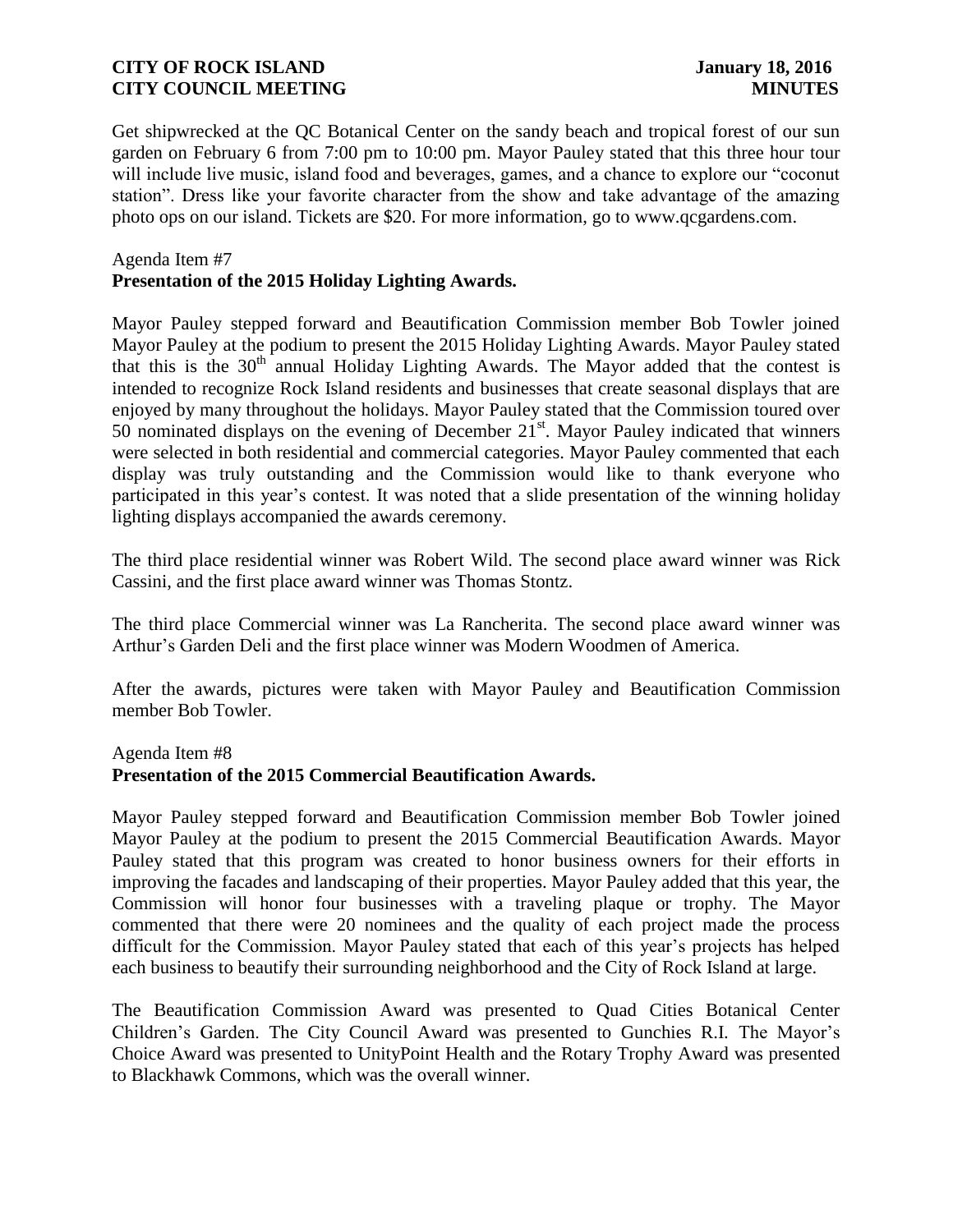After the awards, pictures were taken with Mayor Pauley and Beautification Commission member Bob Towler. Mr. Towler thanked everyone that was involved in the process.

Agenda Item #9 **A Special Ordinance amending Chapter 2, Article II, Sections 2-32 and 2-33 of the Code of Ordinances regarding remote participation for City Council members at open or closed Council meetings.**

It was moved by Alderman Schipp and seconded by Alderman Clark to consider, suspend the rules and pass the ordinance.

Discussion followed. Alderman Austin inquired upon City Attorney Morrison to give a summary of what this ordinance allows to happen.

City Attorney Morrison advised that if a Council member cannot attend a meeting due to work, an emergency or other type of reason, the Council member would let the City know ahead of time that they can't make the meeting, and then they can participate remotely from the location they are at so that they can represent their constituents and be able to participate in the decisions that they are asked to make.

Alderman Foley stated that he travels for work and on some Monday nights he can't attend the meetings. Alderman Foley added that in the next couple of weeks, he will be out of town and on February  $1<sup>st</sup>$ , he will be able to remotely participate in that meeting.

City Attorney Morrison stated that this ordinance will be in effect by the next Council meeting. City Attorney Morrison indicated that the Council member that is participating will be able to hear other Council members and everything that is discussed in the meeting, and the audience will be able to hear the Council member that is participating. City Attorney Morrison added that the Council member that is not physically present but participating remotely will be able to participate in the same manner as if that Council member was physically present.

Alderman Hotle stated that there are specific reasons for remote participation.

City Attorney Morrison advised that there has to be a quorum physically present and there is a provision where it has to be a good reason to remotely participate, and it has to be acceptable to the other Council members.

After discussion, the motion carried by the following Aye and No vote; those voting Aye being; Alderman Hotle, Alderman Schipp, Alderman Austin, Alderman Clark, Alderman Foley and Alderman Tollenaer; those voting No, none.

Agenda Item #10 **CLAIMS**

It was moved by Alderman Austin and seconded by Alderman Hotle to accept the following reports and authorize payments as recommended. The motion carried by the following Aye and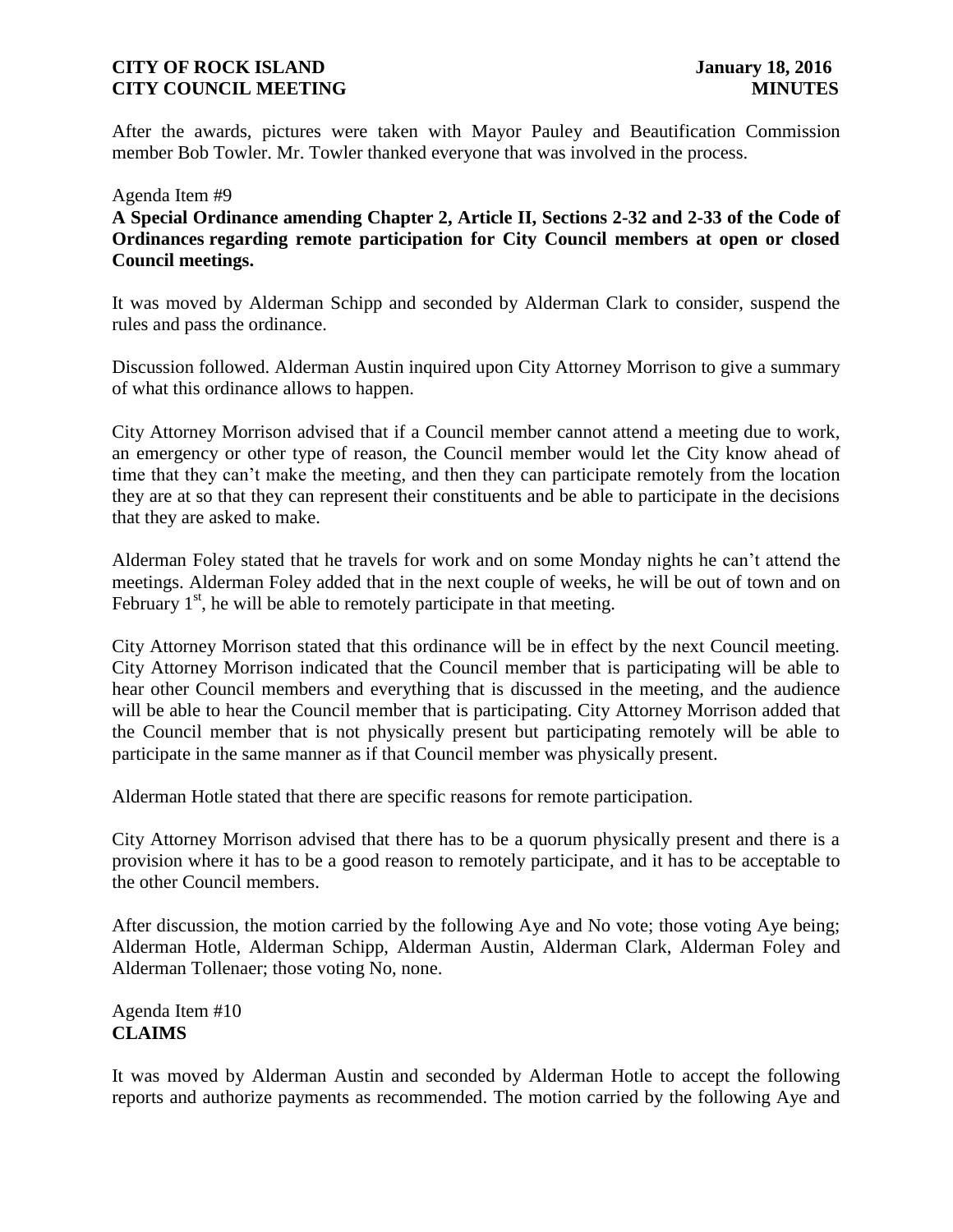No vote; those voting Aye being; Alderman Hotle, Alderman Schipp, Alderman Austin, Alderman Clark, Alderman Foley and Alderman Tollenaer; those voting No, none.

a. Report from the Human Resources Department regarding payment in the amount of \$2,000.00 to Sierra Morgan and Ludens, Potter and Melton and \$6,000.00 to Sierra Morgan as mother to AM and Ludens Potter and Melton for General Liability claim.

b. Report from the Public Works Department regarding payment #1 and final in the amount of \$50,324.58 to Chicagoland Trenchless Rehabilitation for services provided for the 2015 Sewer Cleaning and Televising Program project.

c. Report from the Public Works Department regarding payment in the amount of \$80,226.37 to Central Salt Company for providing 1,014.24 tons of salt for this year's winter season.

d. Report from the Public Works Department regarding payment #3 in the amount of \$395,591.72 to Civil Constructors, Inc. for services provided for the Farmall Storage Tank project.

e. Report from the Public Works Department regarding payment #1 and final in the amount of \$167,185.10 to Hoerr Construction for services provided for the 2015 Joint Sewer Lining Program project.

# Agenda Item #11 **Claims for the week of January 8 through January 14 in the amount of \$1,128,298.82.**

Alderman Clark moved and Alderman Foley seconded to allow the claims. The motion carried by the following Aye and No vote; those voting Aye being; Alderman Hotle, Alderman Schipp, Alderman Austin, Alderman Clark, Alderman Foley and Alderman Tollenaer; those voting No, none.

Agenda Item #12

**Report from the Public Works Department regarding the 2016 Sod Replacement/Tree Program, Project 2141 maintenance contract, recommending to extend the 2015 maintenance contract with Greenspace Associates in order to perform the required maintenance through 2016**.

It was moved by Alderman Hotle and seconded by Alderman Schipp to approve the extension as recommended. The motion carried by the following Aye and No vote; those voting Aye being; Alderman Hotle, Alderman Schipp, Alderman Austin, Alderman Clark, Alderman Foley and Alderman Tollenaer; those voting No, none.

Agenda Item #13

**Report from the Information Technology Department regarding an addendum to the Verizon Wireless Local Government Entity Authorized User Agreement for Customer**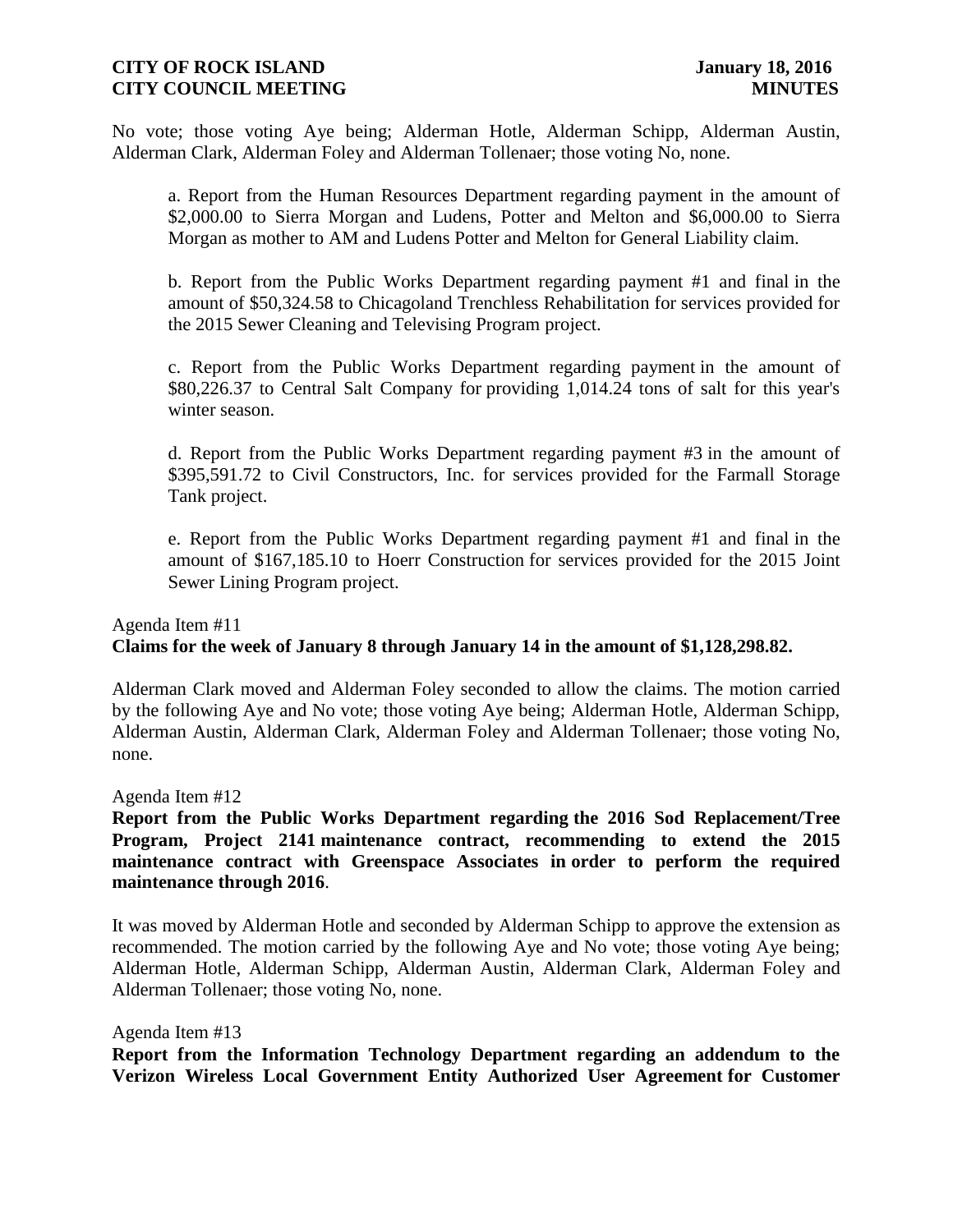## **Provided In-Building Radio Distribution Equipment as it relates to activating the booster on the Verizon Network.**

Alderman Tollenaer moved and Alderman Clark seconded to approve the addendum as recommended and authorize the City Manager to execute the contract documents.

Discussion followed. Alderman Schipp stated that this is for the Police Station for installing a booster into that facility so that the signals, the internet and everything is working as it should in the new Police Station.

After discussion, the motion carried by the following Aye and No vote; those voting Aye being; Alderman Hotle, Alderman Schipp, Alderman Austin, Alderman Clark, Alderman Foley and Alderman Tollenaer; those voting No, none.

### Agenda Item #14

**Report from the Community and Economic Development Department regarding a Brownfield Revolving Loan Fund loan agreement with Star Block Lofts LLC for the Star Block Phase I loan request in the amount of \$100,000.00 and the Phase II request in the amount of \$100,000.00.** 

It was moved by Alderman Hotle and seconded by Alderman Foley to approve the agreement as recommended and authorize the City Manager to execute the contract documents.

Discussion followed. Alderman Hotle inquired upon Community and Economic Development Director Jeff Eder to explain this item.

Mr. Eder advised that this is for the Star Block project; the City is the recipient of the USEPA Brownfield Grant. Mr. Eder stated that as part of the grant application, a Brownfield Revolving Loan was supposed to be set up; that portion of the funds has never been drawn down from HUD because there wasn't a request for it. Mr. Eder advised that this is the first time the City has had a request; this will allow the City to draw down the funds from HUD. Mr. Eder added that once those are repaid back by Star Block, the City will be able to re-loan the funds back out as needed for projects.

Alderman Foley inquired as to what they would be using the money for. Mr. Eder stated that there are some environmental conditions in the basement. Alderman Foley and Mr. Eder further discussed this item.

After discussion, the motion carried by the following Aye and No vote; those voting Aye being; Alderman Hotle, Alderman Schipp, Alderman Austin, Alderman Clark, Alderman Foley and Alderman Tollenaer; those voting No, none.

### Agenda Item #15

**Report from the Community and Economic Development Department regarding the Hauberg Center and properties, recommending to declare the Hauberg Center and the properties as stated in the report as surplus real-estate, and a Resolution providing for**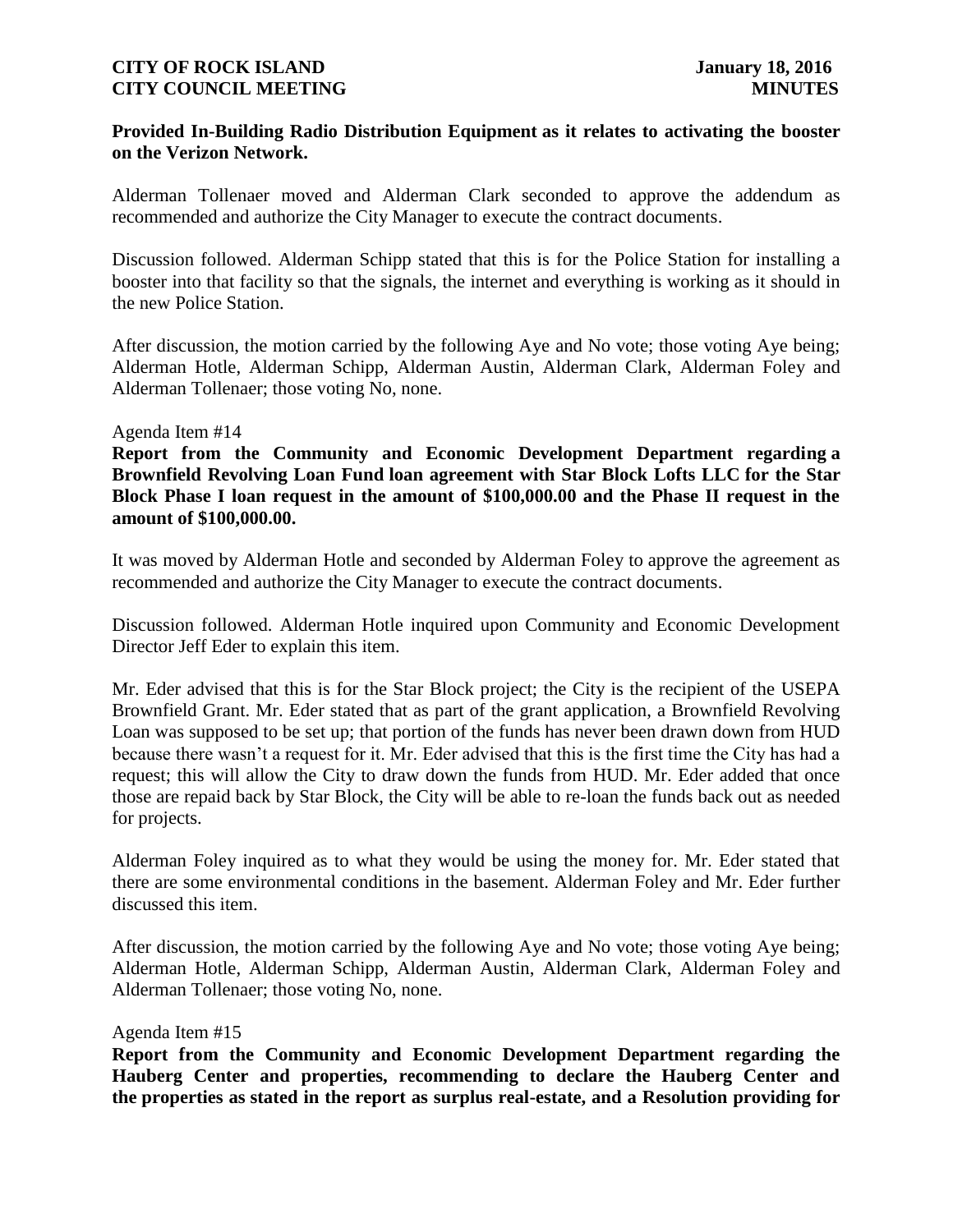# **the sale of the Hauberg Center at 1300 24th Street, 1326 24th Street, 1352 24th Street and a portion of 1506 24th Street.**

Mayor Pauley had stated earlier in the meeting that Item #15 was pulled from the Agenda.

#### Agenda Item #16

# **Report from the Public Works Department regarding a request from the Illinois/Iowa Center for Independent Living to install a series of landscaping boulders within the 6th Avenue right of way at 501 11th Street.**

It was moved by Alderman Clark and seconded by Alderman Hotle to allow the Illinois/Iowa Center for Independent Living to install the boulders within the  $6<sup>th</sup>$  Avenue right of way at 501 11<sup>th</sup> Street as recommended, subject to providing proof of insurance and a recordable agreement. The motion carried by the following Aye and No vote; those voting Aye being; Alderman Hotle, Alderman Schipp, Alderman Austin, Alderman Clark, Alderman Foley and Alderman Tollenaer; those voting No, none.

# Agenda Item #17 **Report from the City Clerk regarding an application from the Spring Forward Learning Center requesting to hold a 5K Run on Saturday, April 9, 2016 beginning at 9:00 am.**

Alderman Foley moved and Alderman Hotle seconded to approve the event as recommended.

Comments followed. Alderman Foley stated that this will be a great event for the Spring Forward Learning Center. Alderman Foley commented that they have a great after-school program for the kids throughout the City. Alderman Foley encouraged everyone to support the event.

After comments, the motion carried by the following Aye and No vote; those voting Aye being; Alderman Hotle, Alderman Schipp, Alderman Austin, Alderman Clark, Alderman Foley and Alderman Tollenaer; those voting No, none.

Agenda Item #18 **Other Business.**

Alderman Hotle stated that the Martin Luther King events held at Augustana College and at the King Center were very inspiring; there was incredible music, singers, and very inspiring presentations.

Alderman Tollenaer thanked staff for their insight on the Hauberg Mansion even though Council has evaluated the information and chosen to go in a different direction with Hauberg than what staff had recommended. Alderman Tollenaer advised that Council may have other options with that location such as having a triple net lease where the City would still own the property. Alderman Tollenaer added that it would be renovated and run in the same order as it is now; it would free up the Park's staff to do things that they are more proficient at. Alderman Tollenaer further discussed this item.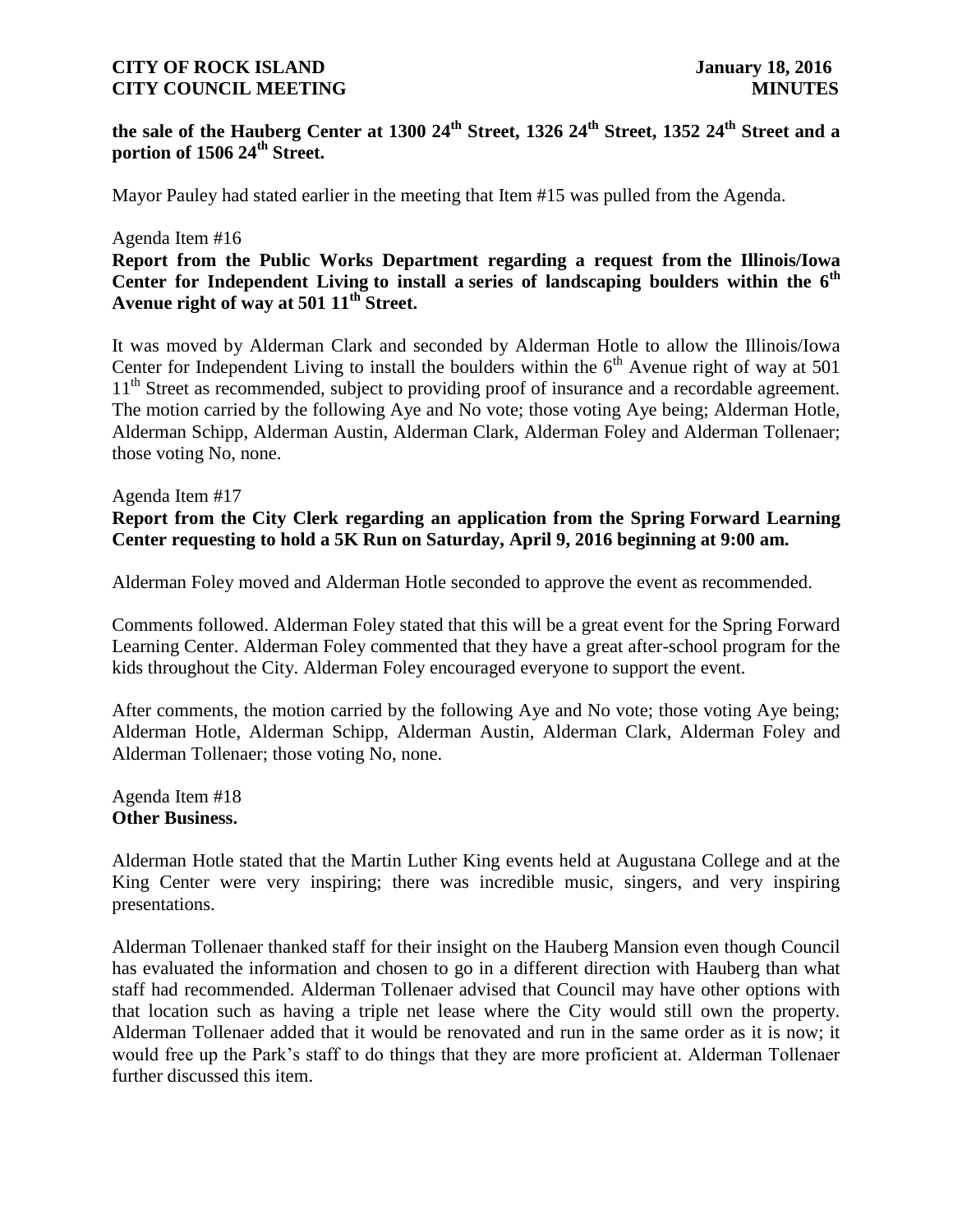Alderman Clark stated that the King Center is not losing Martin Luther King Center Director Dwight Ford; Mr. Ford is moving on to some other things; we still have him in the community. Alderman Clark thanked Mr. Ford for all of the hard work he has put into the King Center. Alderman Clark noted that Mr. Ford will be missed.

Megan Quinn of 514 23<sup>rd</sup> Street in Rock Island stated that she was at the meeting to speak about the Hauberg sale, but she understood that it was pulled from the Agenda.

Mayor Pauley stated that the item was pulled from the Agenda. The Mayor added that he was requesting more information on this item.

Ms. Quinn stated that she was shocked by the idea of selling that cultural treasure. Ms. Quinn commented that she was happy that the City is making other plans.

Tia Parker of Rock Island stated that she was at the meeting on behalf of her husband, Dylan Parker. Ms. Parker read a letter from Mr. Parker expressing opposition about the possible sale of the Hauberg Center.

Vince Thomas of 1000 21<sup>st</sup> Street read a letter from Alan and Brenda Carmen expressing opposition to the sale of Hauberg. Mr. Thomas stated that he agreed with Mr. and Ms. Carmen.

Don Wooten stepped forward and stated that he came to the meeting to urge Council to defer the decision on the Hauberg item. Mr. Wooten commented that it is of historical value and it has been a nice service amenity for the community.

Diane Oestreich of 816 22<sup>nd</sup> Street stated that she came to the meeting to ask Council to defer the decision on the Hauberg item. Ms. Oestreich discussed the Hauberg Center as it related to the quick process on the decision to sell the facility. Ms. Oestreich suggested options for maintaining the Hauberg Center. In addition, Ms. Oestreich suggested options for Hauberg as it related to the financial component for keeping the facility. Ms. Oestreich was opposed to the sale of the Hauberg Center.

Norm Moline of 3836 28<sup>th</sup> Avenue discussed reasons why the Hauberg Center should be kept as City owned property. Mr. Moline commented that it is the right thing to do. Mr. Moline stated that it should not be sold to the private sector. Mr. Moline was opposed to the sale of the facility.

Sherry Maurer of 1037  $21<sup>st</sup>$  Street discussed various questions that needed to be answered in regards to the financial component in reference to maintaining the Hauberg Center. Ms. Maurer stated that the Hauberg Center is a community resource; it has historical and cultural value to the community. Ms. Maurer was opposed to the sale of the Hauberg Center.

Mark Schwiebert stepped forward and commended Council for pulling the Hauberg item from the Agenda. Mr. Schwiebert stated that the Hauberg Mansion is a very important part of Rock Island's history. Mr. Schwiebert advised that he is very aware of the challenges with the public and private sector; the beauty of the challenge also gives the opportunity for the City to be creative. Mr. Schwiebert advised that it is critically important to maintain ownership of this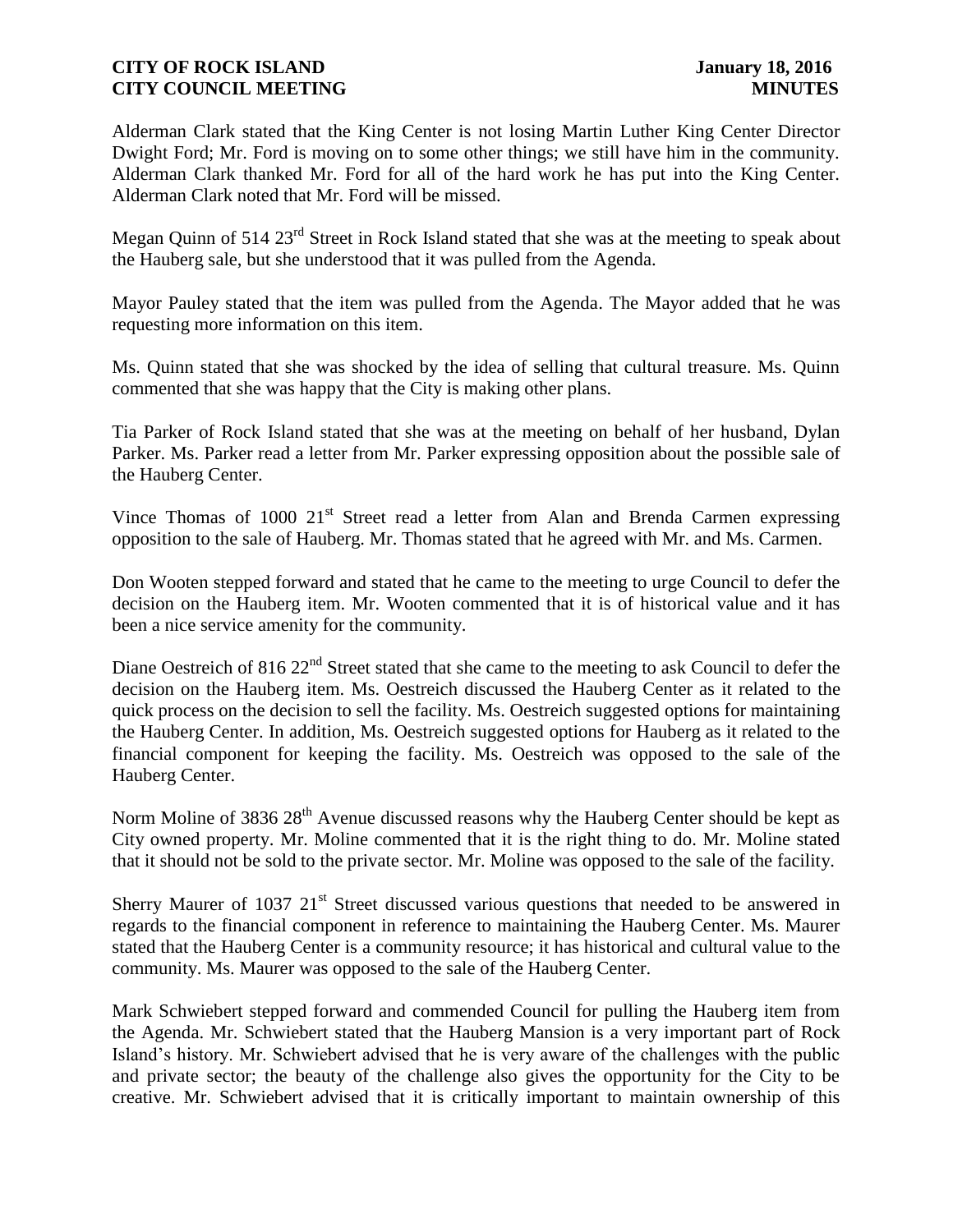property; if you give up ownership, it is difficult to control it at a distance. Mr. Schwiebert stated that if the property was leased, it could generate rental income, which can provide for some subsidy, and also it could provide a revenue stream to provide for some capital improvements that might need to be made at the site. Mr. Schwiebert commented that historical preservation is something that can be used as an economic development tool.

Todd Linscott of  $1408 \, 20^{th}$  Street voiced concerns in regards to the timing of the process concerning the sale of the Hauberg Center. Mr. Linscott also expressed concerns in regards to the staff report for this item.

Jody and Gene Zwiefel of 1906 7<sup>th</sup> Avenue; Potter Estate stepped forward. Ms. Zwiefel stated that they currently own the Potter Estate and they are using their own resources to refurbish it. Ms. Zwiefel challenged the City to do the same thing with Hauberg. Ms. Zwiefel was opposed to the sale of Hauberg. Ms. Zwiefel thanked Council for pulling the item from the Agenda.

Lindsay Hocker of 1200  $20<sup>th</sup>$  Street stated that the Hauberg Center is one of the City of Rock Island's greatest assets. Ms. Hocker was opposed to the sale of Hauberg. Ms. Hocker stated that she was glad this item was pulled from the Agenda. Ms. Hocker discussed several alternatives for keeping the property rather than selling it.

Zach Edwards who resides in Davenport, IA but owns property at 3311 14<sup>th</sup> Street in Rock Island stepped forward. Mr. Edwards stated that he was in favor of selling the property to a business. Mr. Edwards discussed the financial component as it related to selling the property. Mr. Edwards commented that it is a great opportunity to improve the Hauberg Center, the City of Rock Island and the Parks Department.

Alderman Schipp discussed the process regarding the decision with Hauberg. Alderman Schipp stated that before the new year, the City was approached (in closed session) by an interested party about the property. Alderman Schipp commented that the details are pretty much outlined in the memorandum. Alderman Schipp indicated that during that discussion, it seemed like a good fit for that center and a good deal for the City. Alderman Schipp noted that if the process seems rushed, this item has been worked on for several months. Alderman Schipp noted that at a prior Council meeting, the Mayor was made shareholder.

City Attorney Morrison advised that there was a foundation that was to be established when they transferred the shares of ownership from the Hauberg family to the City of Rock Island. City Attorney Morrison added that the Mayor was appointed as the representative for that organization for the purposes of transferring the deed into the name of the City of Rock Island. City Attorney Morrison stated that 35 or 40 years ago and for some unknown reason that ownership was never transferred.

Alderman Schipp indicated that all of that was to get the City to the point to have a vote to open this up for a bidding process. Alderman Schipp advised that tonight's vote was not going to be a vote to sell the Hauberg Center; it was going to be a vote to open up the process to get sealed bids for consideration. Alderman Schipp advised that the City had to do that so there could be a